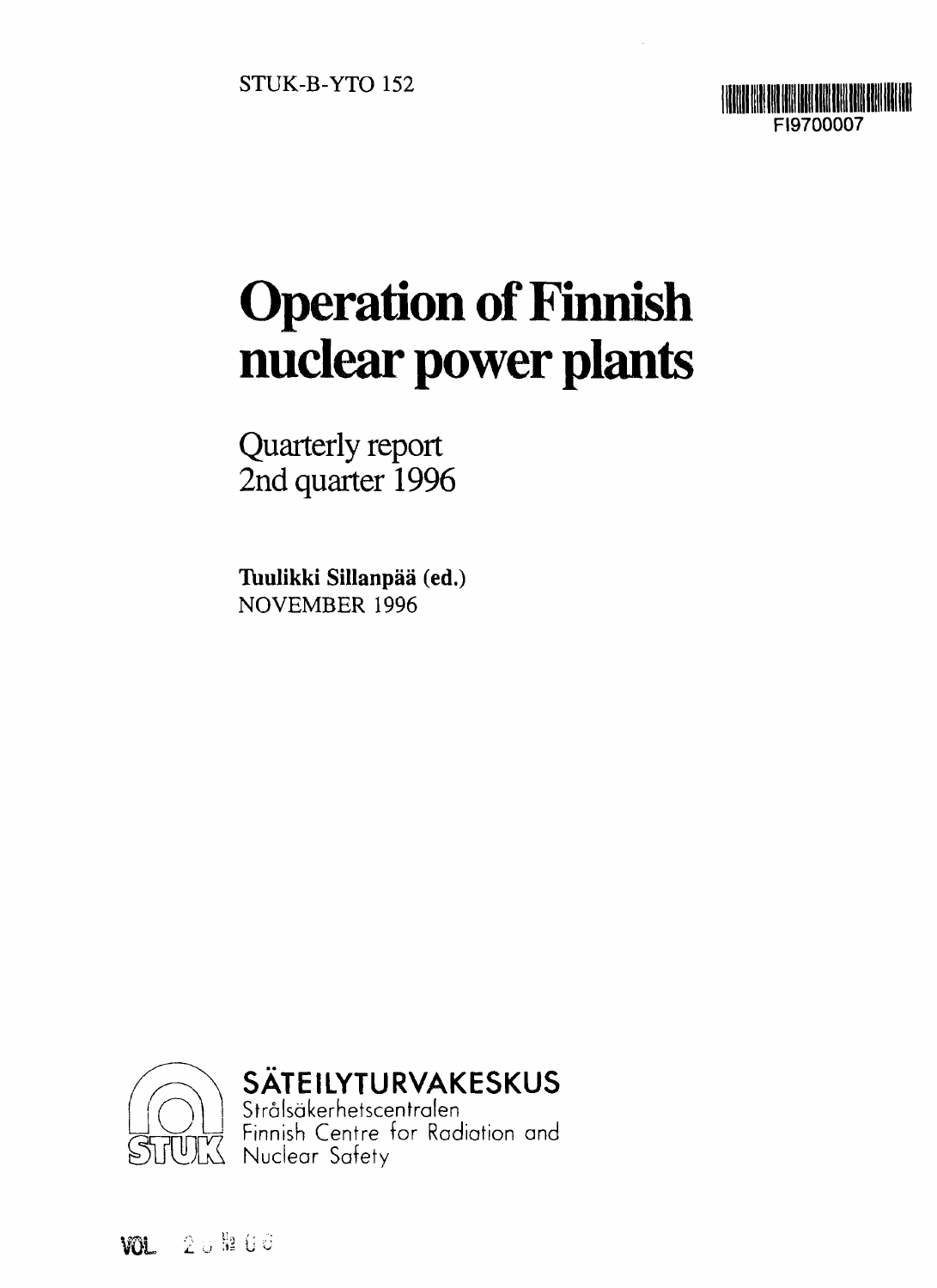STUK-B-YTO 152 NOVEMBER 1996

# Operation of Finnish nuclear power plants

Quarterly report, 2nd quarter 1996

Tuulikki Sillanpää (ed.) Nuclear Safety Department

FINNISH CENTRE FOR RADIATION AND NUCLEAR SAFETY P.O.BOX 14, FIN-00881 HELSINKI, FINLAND Tel.+358-9-759881 Fax +358-9-75988382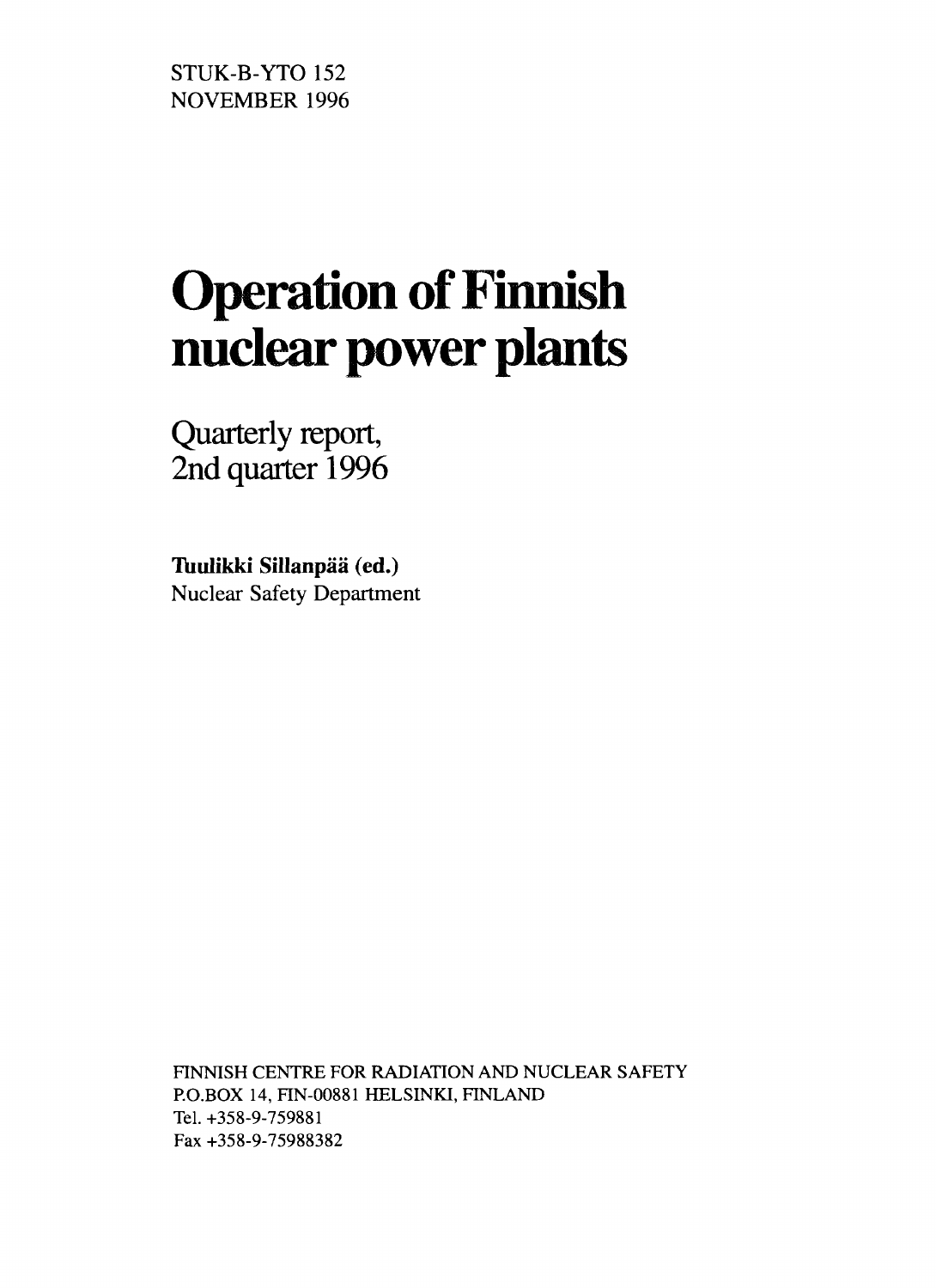Translation. Original text in Finnish.

ISBN 951-712-154-7<br>ISSN 0781-2884 0781-2884

Oy Edita Ab Helsinki 1996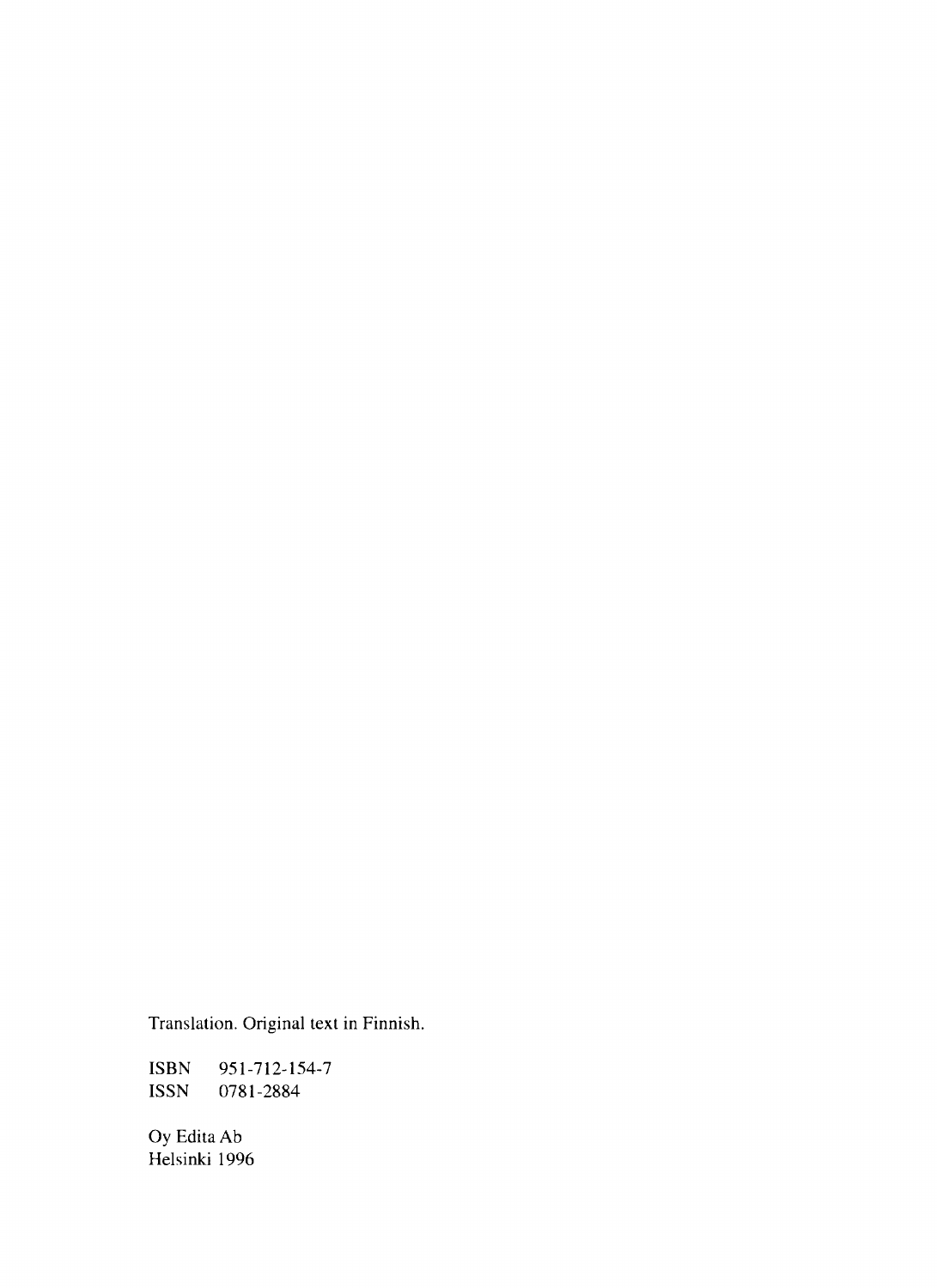*SILLANPAA, Tuulikki (ed.). Operation of Finnish nuclear power plants. Quarterly report, 2nd quarter 1996. STUK-B-YTO 152. Helsinki 1996. 17pp. + Appendices 2 pp.*

**ISBN** 951-712-154-7 **ISSN** 0781-2884

**Keywords:** PWR, BWR, NPP operating experience

# ABSTRACT

Quarterly Reports on the operation of Finnish nuclear power plants describe events and observations relating to nuclear and radiation safety which the Finnish Centre for Radiation and Nuclear Safety (STUK) considers safety significant. Safety improvements at the plants are also described. The Report also includes a summary of the radiation safety of plant personnel and of the environment and tabulated data on the plants' production and load factors.

In the second quarter of 1996, the Finnish nuclear power plant units were in power operation except for the annual maintenance outages of TVO plant units and the Midsummer shutdown at TVO II which was due to low electricity demand, a turbine generator inspection and repairs. The load factor average of all plant units was 88.9%.

Events in the second quarter of 1996 were classified level 0 on the International Nuclear Event Scale.

Occupational doses and radioactive releases off-site were below authorised limits. Radioactive substances were measurable in samples collected around the plants in such quantities only as have no bearing on the radiation exposure of the population.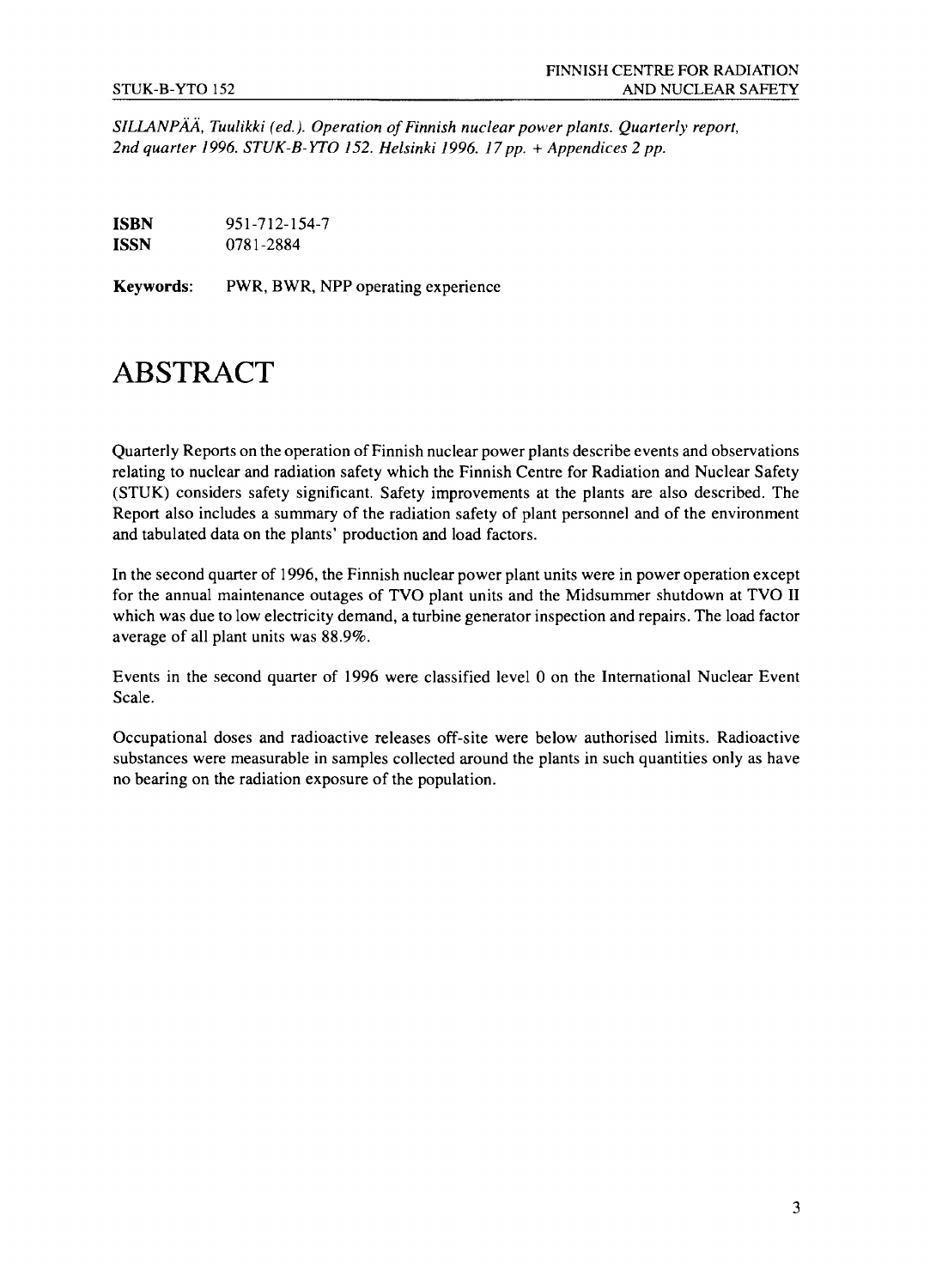# **CONTENTS**

#### ABSTRACT Page

| $\mathbf{1}$ | <b>INTRODUCTION</b>                                           | 5              |
|--------------|---------------------------------------------------------------|----------------|
| 2            | <b>OPERATION OF NUCLEAR POWER PLANTS IN APRIL-JUNE 1996</b>   | 6              |
|              | 2.1 Production data                                           | 6              |
|              | 2.2 Reactor scram at TVO II                                   | 6              |
|              | 2.2 Annual maintenance outage at TVO I                        | $\overline{7}$ |
|              | 2.3 Annual maintenance outage at TVO II                       | 10             |
|              | 2.4 TVO II's shutdown at Midsummer                            | 10             |
| 3            | <b>EVENTS AND OBSERVATIONS</b>                                | 11             |
|              | Loviisa 1 No reportable events                                | 11             |
|              | Loviisa 2 No reportable events                                | 11             |
|              | <b>TVOI</b>                                                   | 12             |
|              | 3.1 External grid losses during the annual maintenance outage | 12             |
|              | 3.2 Trial operation of TVO I at 105% reactor power            | 12             |
|              | TVO II No reportable events                                   | 13             |
| 4            | <b>RADIATION SAFETY</b>                                       | 14             |
|              | 4.1 Occupational exposure                                     | 14             |
|              | 4.2 Radioactive releases into the environment                 | 14             |
|              | 4.3 Environmental monitoring                                  | 14             |
| 5.           | SAFETY IMPROVEMENTS AT NUCLEAR POWER PLANTS                   | 17             |
|              | Appendix 1: Regulatory control of nuclear power plants        | 18             |
|              | Appendix 2: Plant data                                        | 19             |
|              |                                                               |                |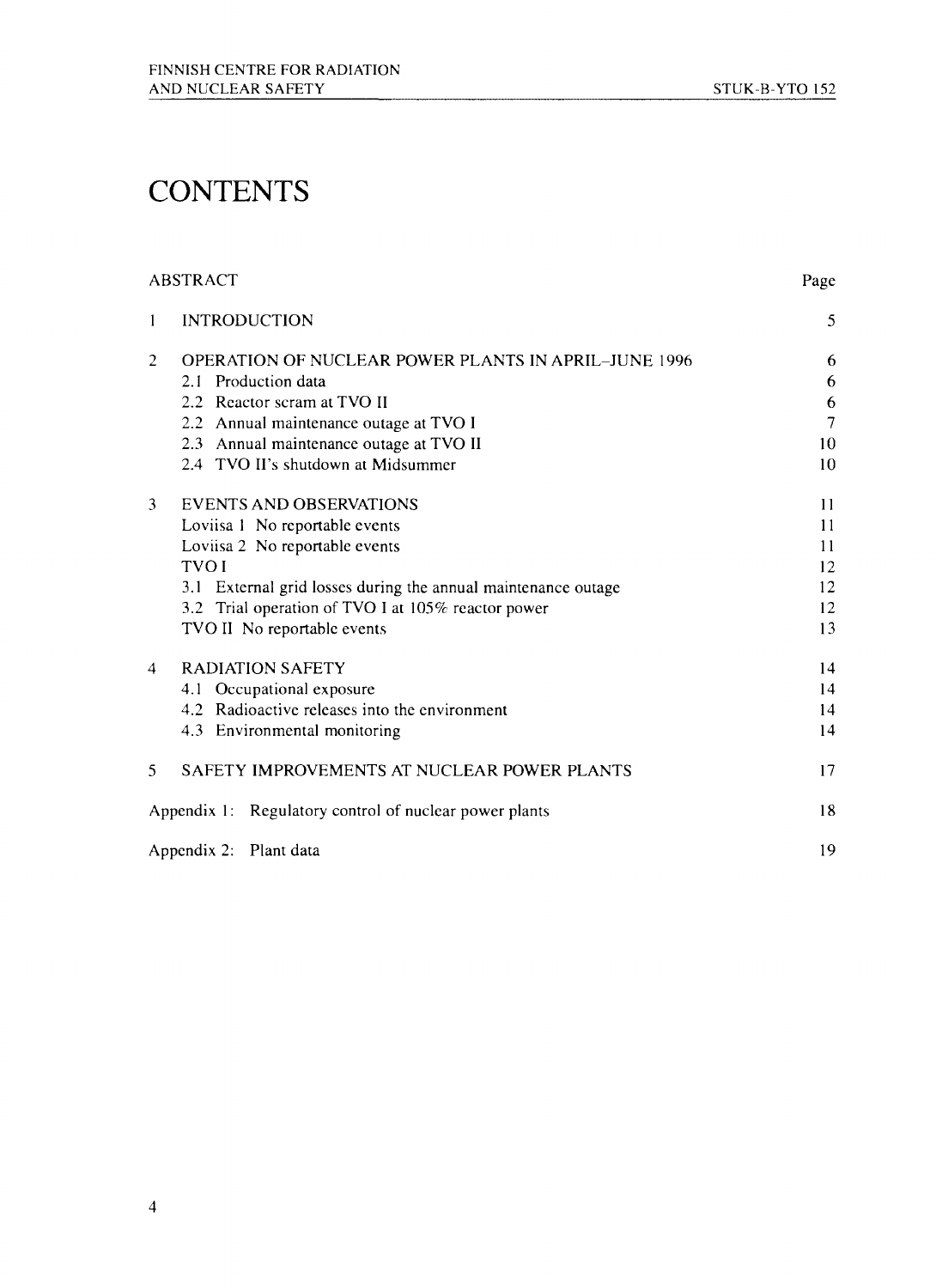# 1 INTRODUCTION

According to the Nuclear Energy Act (990/87), STUK publishes quarterly a report on the regulatory control of the use of nuclear energy operation of Finnish nuclear power plants. In belongs to the Finnish Centre for Radiation and this report, plant events and observations in each Nuclear Safety (STUK). The Centre's functions quarter are described, tabulated data on the also include control of physical protection, plants' production and availability factors are emergency preparedness and nuclear material given and the radiation safety of plant personnel emergency preparedness and nuclear material safeguards. The scope of nuclear power plant and of the environment is summarised. Safety regulatory control and inspections is given in improvements at the plants are also reported. Appendix 1 and general information about Finnish plants in Appendix 2.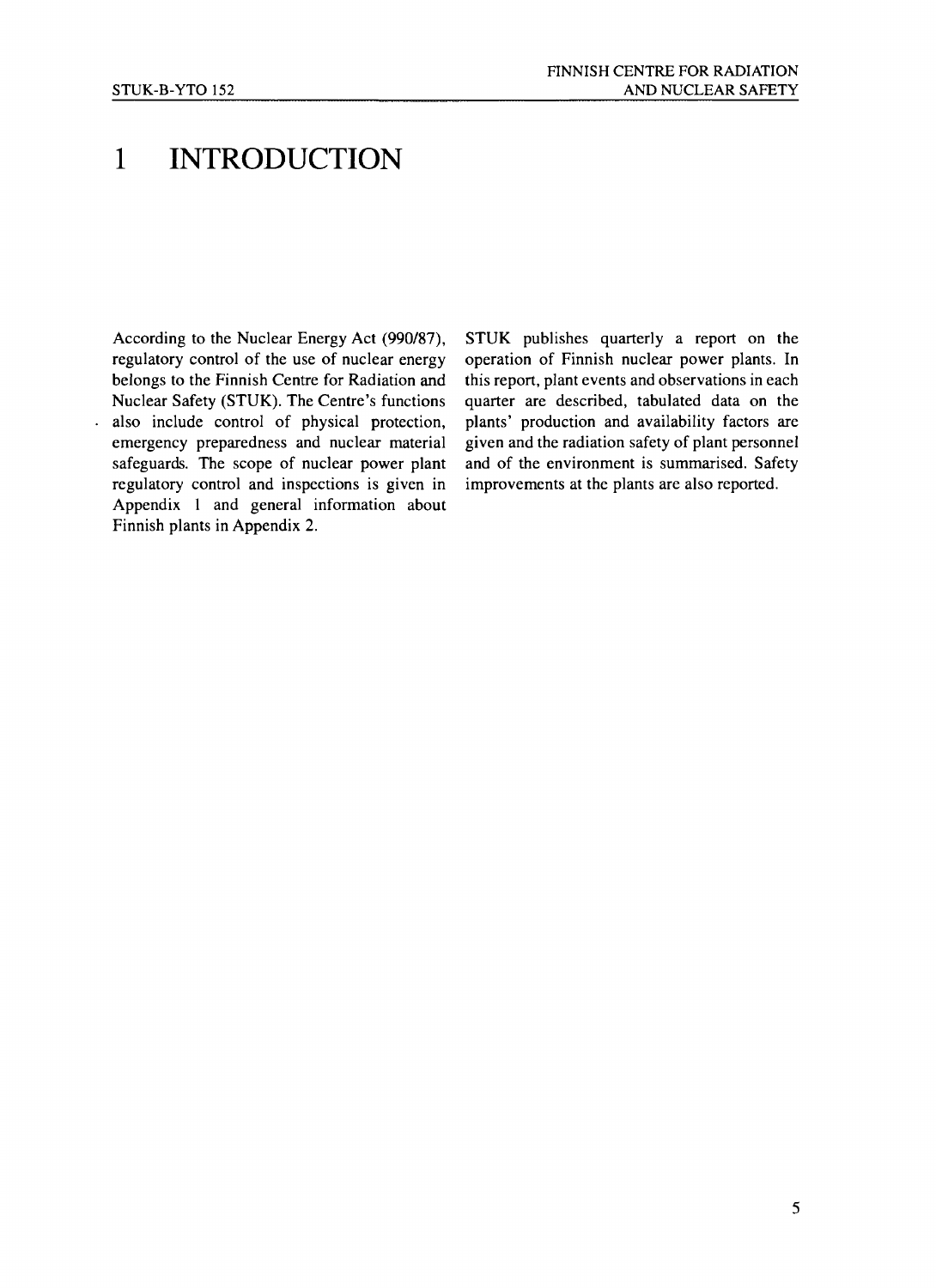#### $\overline{2}$ OPERATION OF NUCLEAR POWER PLANTS IN APRIL-JUNE 1996

*Finnish nuclear power plant units were in power operation in the second quarter of 1996 except for the annual maintenance outages ofTVO plant units and the shutdown ofTVO II at Midsummer due to low electricity demand, a turbine generator inspection and repairs.*

#### 2.1 Production data

Nuclear's share of total electricity production was 28.7%. The load factor average the plant units was 88.9%.

Detailed production and availability figures are given in Tables I ja II.

Power diagrams describing electricity generation at each plant unit and the causes of power reductions are given in Figs 1—4.

#### 2.2 Reactor scram at TVO II

A reactor scram occurred at TVO II on 26 February 1996 which was due to an external grid disturbance. The event is described in chapter 3.3. After the scram, the plant unit was brought back on-line the next day.

|                                                                                           | <b>Electricity production</b> |             | <b>Availability</b> |             | Load          |             |
|-------------------------------------------------------------------------------------------|-------------------------------|-------------|---------------------|-------------|---------------|-------------|
|                                                                                           | (gross, TWh)                  |             | factor $(\%)$       |             | factor $(\%)$ |             |
|                                                                                           | Second                        | <b>From</b> | Second              | <b>From</b> | Second        | <b>From</b> |
|                                                                                           | quarter                       | beginning   | quarter             | beginning   | quarter       | beginning   |
|                                                                                           | 1996                          | of 1996     | 1996                | of 1996     | 1996          | of 1996     |
| Loviisa 1                                                                                 | 1.02                          | 2.04        | 100.0               | 100.0       | 100.0         | 100.2       |
| Loviisa 2                                                                                 | 1.02                          | 2.04        | 100.0               | 100.0       | 100.4         | 100.7       |
| TVO I                                                                                     | 1.18                          | 2.79        | 75.8                | 87.9        | 73.5          | 87.0        |
| TVO II                                                                                    | 1.31                          | 2.91        | 83.9                | 91.7        | 81.8          | 90.8        |
| Availability factor = $\frac{1}{2}$ generator synchronized (h) 100%<br>calendar time (h)  |                               |             |                     |             |               |             |
| gross electricity production<br>.100%<br>Load factor $=$<br>rated power calendar time (h) |                               |             |                     |             |               |             |

*Table I. Plant electricity production and availability.*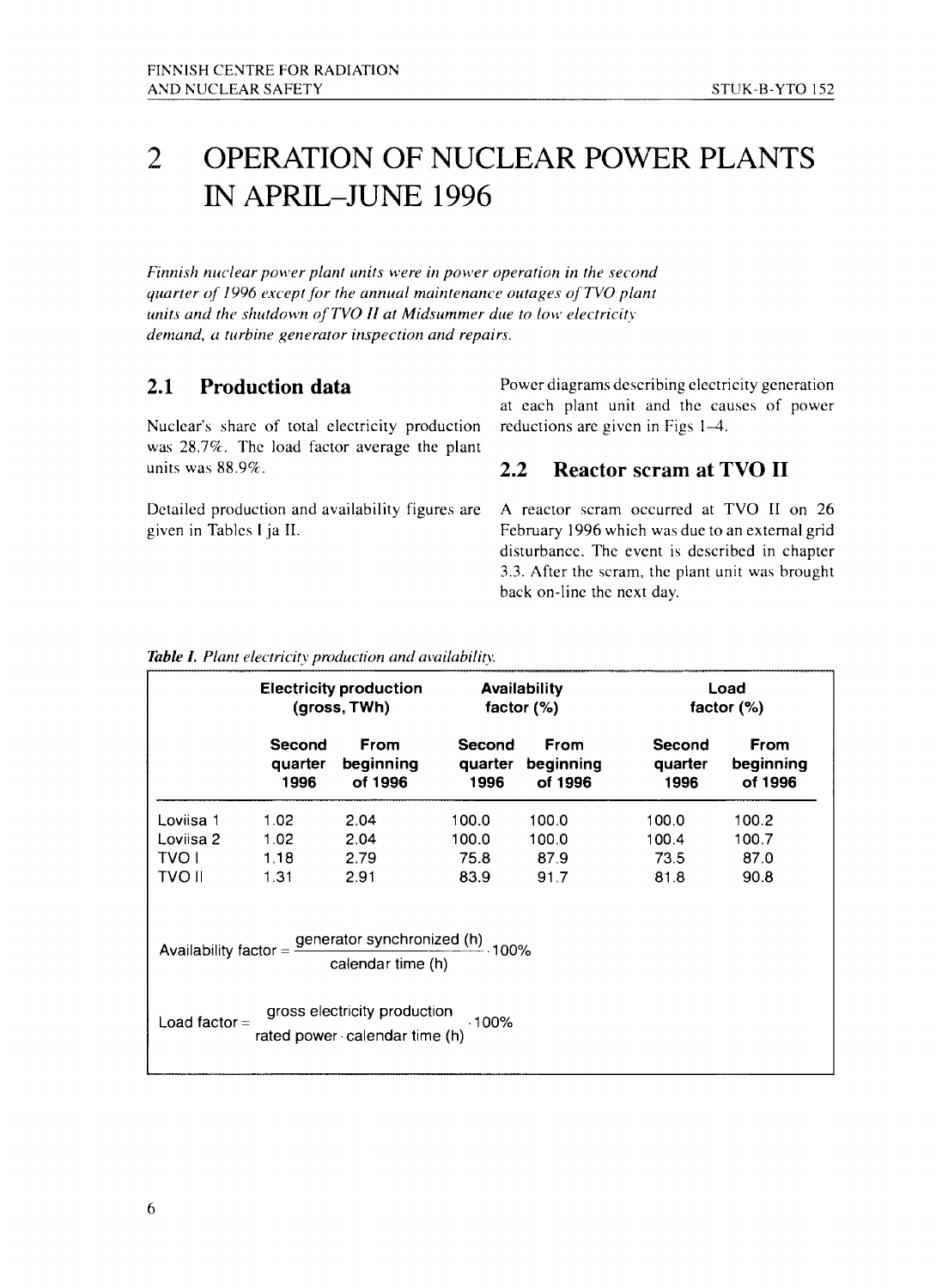|                                                                                 | <b>Second</b><br>quarter<br>1996 | <b>From</b><br>beginning<br>of 1996 | 1995 | 1994 |
|---------------------------------------------------------------------------------|----------------------------------|-------------------------------------|------|------|
| Nuclear electricity production<br>(net, TWh) <sup>-</sup>                       | 4.3                              | 9.4                                 | 18.1 | 18.3 |
| Total electricity production<br>in Finland (net, TWh)                           | 15.0                             | 33.6                                | 60.6 | 62.1 |
| Nuclear's share of total<br>electricity production (%)                          | 28.7                             | 28.0                                | 29.9 | 29.5 |
| Load factor averages<br>of Finnish plant units (%)                              | 88.9                             | 94.7                                | 88.8 | 90.0 |
| * Source: Statistics compiled by the Association of Finnish Electric Utilities. |                                  |                                     |      |      |

#### Table II. Nuclear energy in Finnish electricity production.

#### 2.2 Annual maintenance outage at TVO I

The 17th refuelling and maintenance outage of TVO I was held from 19 May to 8 June 1996. The plant unit was off the national grid for 20 days.

Apart from Teollisuuden Voima Oy's own staff, the maximum number of contract workers participating in the outage was 1060. The collective radiation dose incurred in outage work was 1.0 manSv (0.21 manSv in 1995). The increase was due to extensive modifications. The higest individual dose was 11.1 mSv.

Modifications made during the outage to improve safety are described in chapter 5.

In fuel inspections during the outage, on 28 May 1996, the refuelling machine's telescope fell freely about 30 cm. The event occurred when it was intended to transfer a fuel assembly from a rack submerged in fuel pool water to an inspection point in the same pool. When the telescope dropped, a gripper at its lower end hit the upper end of a fuel assembly which was in the rack The event occurred when an old program in the test program file of the refuelling machine's new automation system started while a malfunction relating to the telescope's rotation was being examined using an other test program.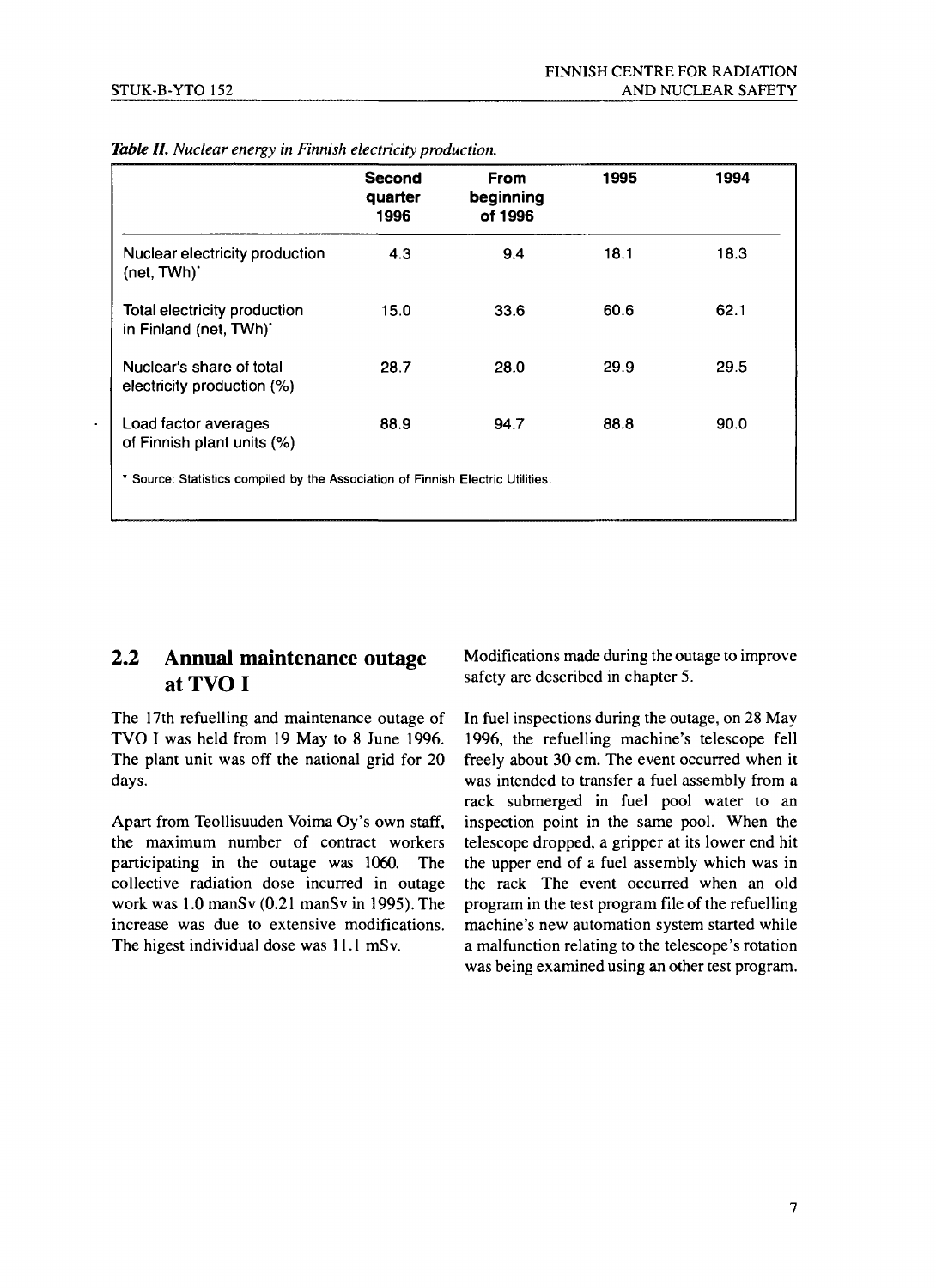

*Fig 1. Daily average gross power of Loviisa I in April-June 1996.*



*Fig 2. Daily average gross power of Loviisa 2 in April-June 1996.*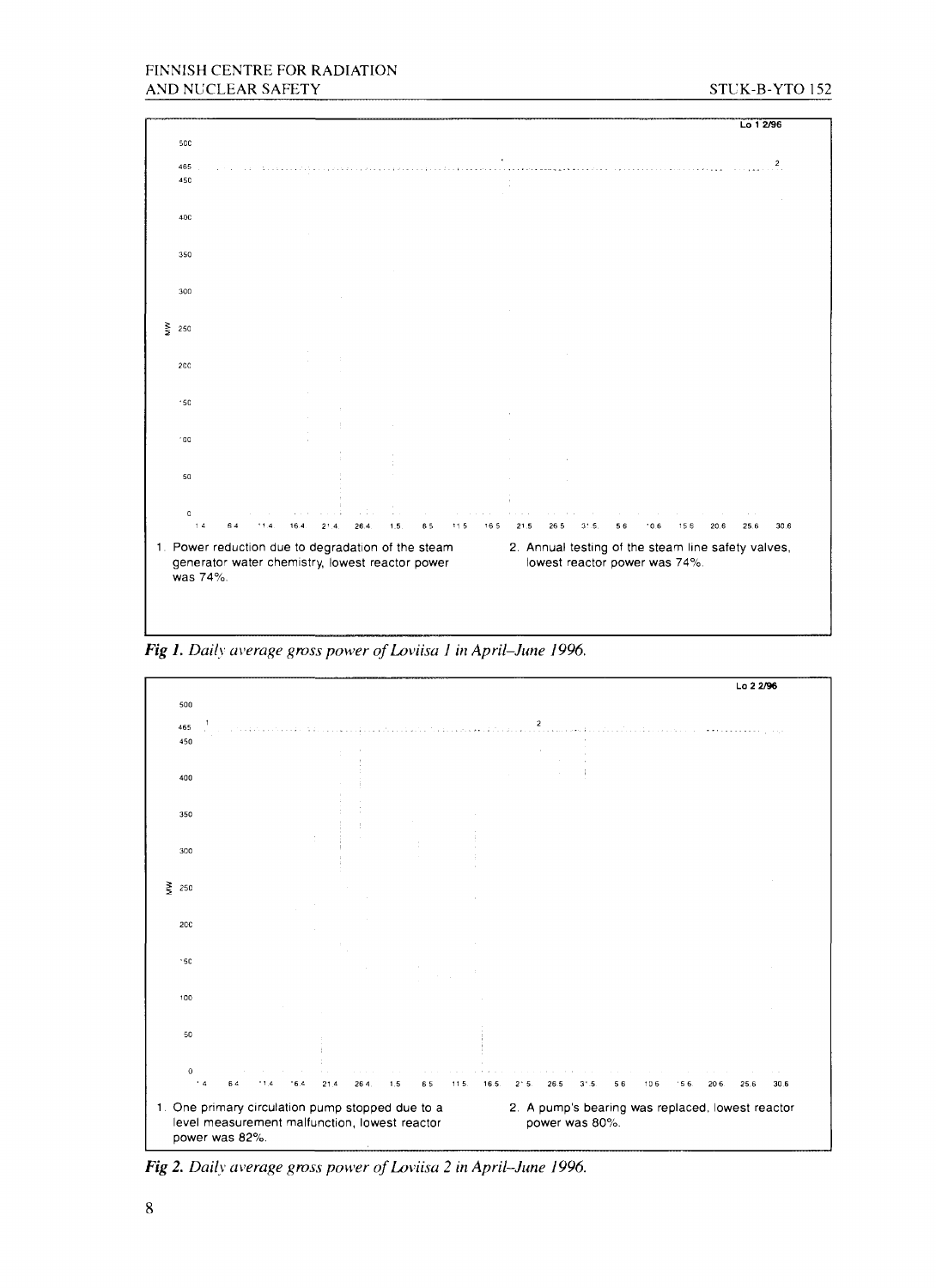

*Fig 3. Daily average gross power ofTVO I in April-June 1996.*



*Fig* 4. Daily average gross power of TVO II in April-June 1996.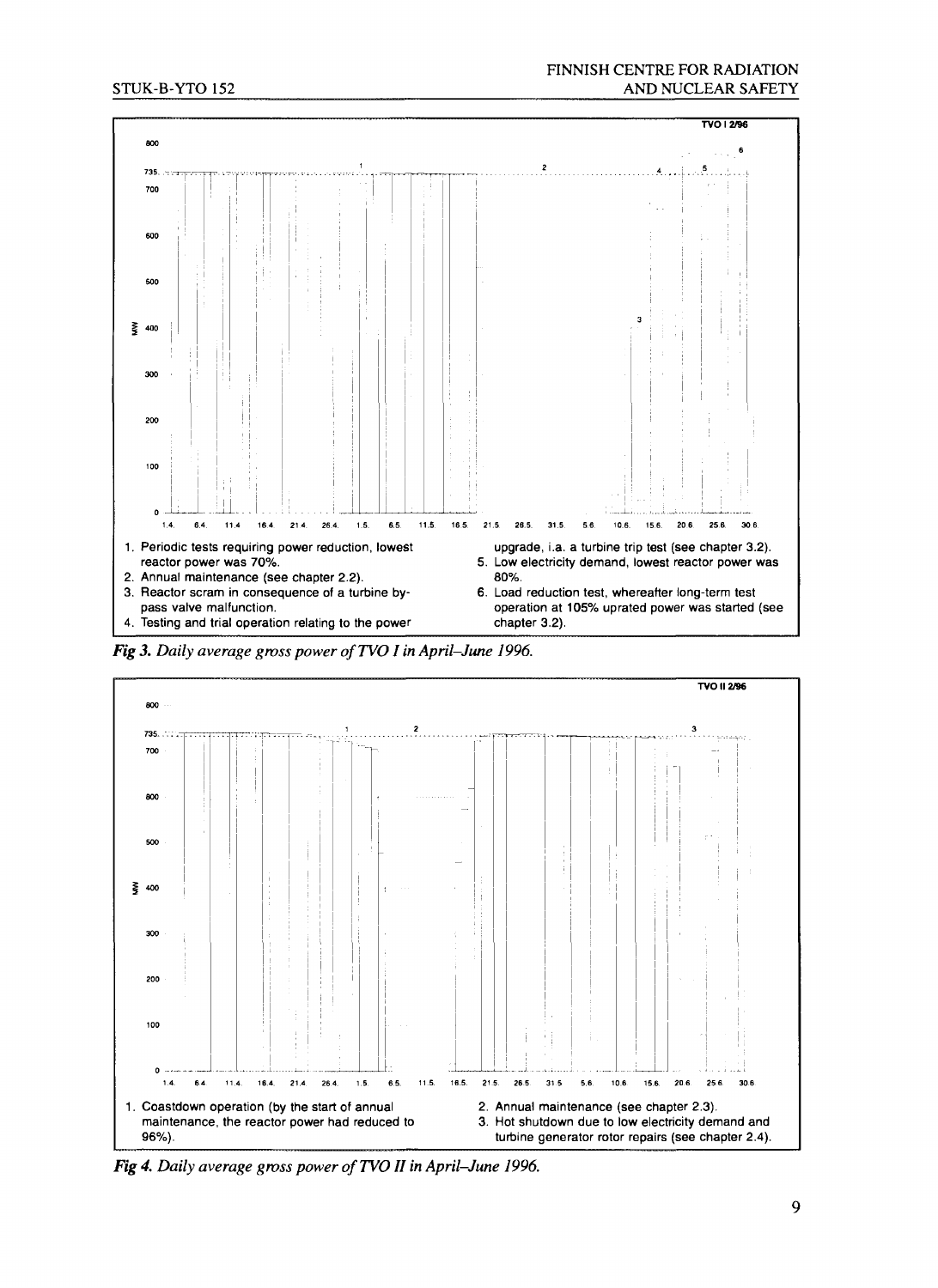When the program started, the brake of the telescope's driving motor opened.

No visible signs of damage were observed in the fuel assembly and the refueling machine's gripper. The fuel assembly was not loaded to the reactor but is kept in the fuel pool for closer inspections later. As an immediate measure to prevent corresponding malfunctions, an administrative order was drawn up prohibiting failure localisation, repairs and modifications of the refuelling machine during operational functions. The refuelling machine was also modified so as to more quickly stop the telescope during a transient.

After the annual maintenance, the plant unit was brought back on-line on 8 July 1996.

#### 2.3 Annual maintenance outage at TVO II

TVO II's 15th refuelling and maintenance outage was from 5 to 15 May 1996. The plant unit was off the national grid for 11 days.

Apart from Teollisuuden Voima Oy's own staff, the maximum number of contract workers participating in the outage was 792. The collective radiation dose incurred in outage work was 0.43 manSv (0.63 in 1995). The highest individual dose was 14.0 mSv.

Modifications made during the outage to improve safety are described in chapter 5.

After the annual maintenance, the plant unit was brought back on-line on 15 May 1996.

When the plant unit reached 90% power level during power raising on 18 May 1996 the generator switch opened and the plant came off the grid. A turbine trip and a partial reactor scram resulted. The transient was caused by an increase in the temperature of the generator cooling water due to erroneous pressure control of the cooling system. The generator protection system safeguards the generator in events of this kind by taking it off the grid.

Erroneous pressure control for its part was due to excessive closing of the cooling water system control valve due to which the system pressure abruptly dropped. The control valve and the pressure gauge indicating system pressure are in different rooms. To prevent recurrence, the utility plans to fit a pressure gauge in the vicinity of the control valve to observe pressure change during pressure control.

The plant unit was resynchronised with the national grid in 30 minutes from the transient.

#### 2.4 TVO II's shutdown at Midsummer

TVO II was placed in hot shutdown state on 19 June 1996 due to low electricity demand. During the shutdown it was also clarified what had caused the changes observed earlier in the vibration levels of the turbine generator i.a. by inspecting the ventilation blades of the generator rotor. On the basis of the inspection, all ventilation blades on the the exciter side were replaced. Some other minor repairs were also made during the shutdown. The plant unit was brought back on-line on 23 June 1996.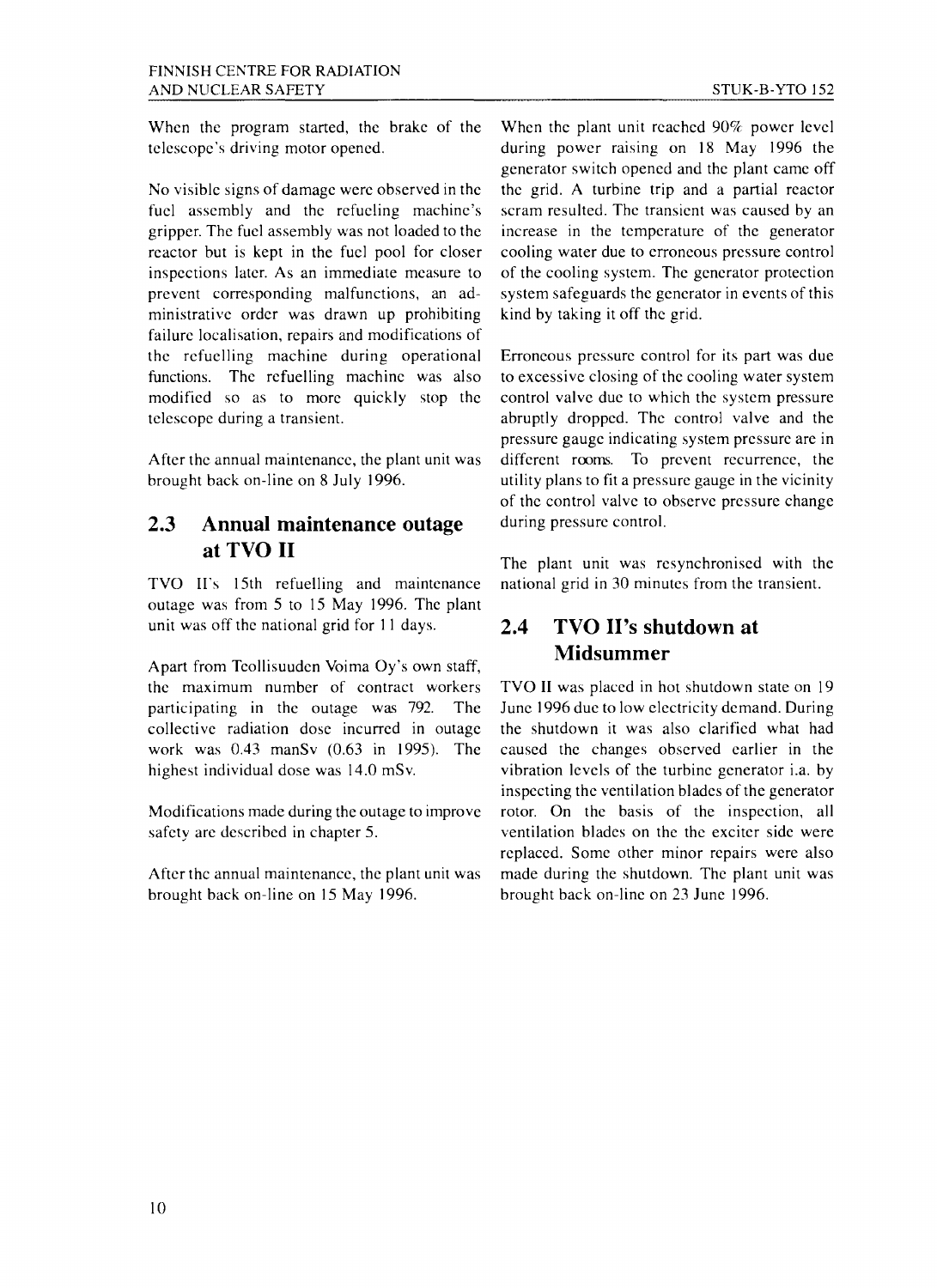# 3 EVENTS AND OBSERVATIONS

#### Loviisa 1

*No reportable events occurred at Loviisa 1 in the second quarter of 1996.*

### Loviisa 2

 $\ddot{\phantom{0}}$ 

*No reportable events occurred at Loviisa 2 in the second quarter of 1996.*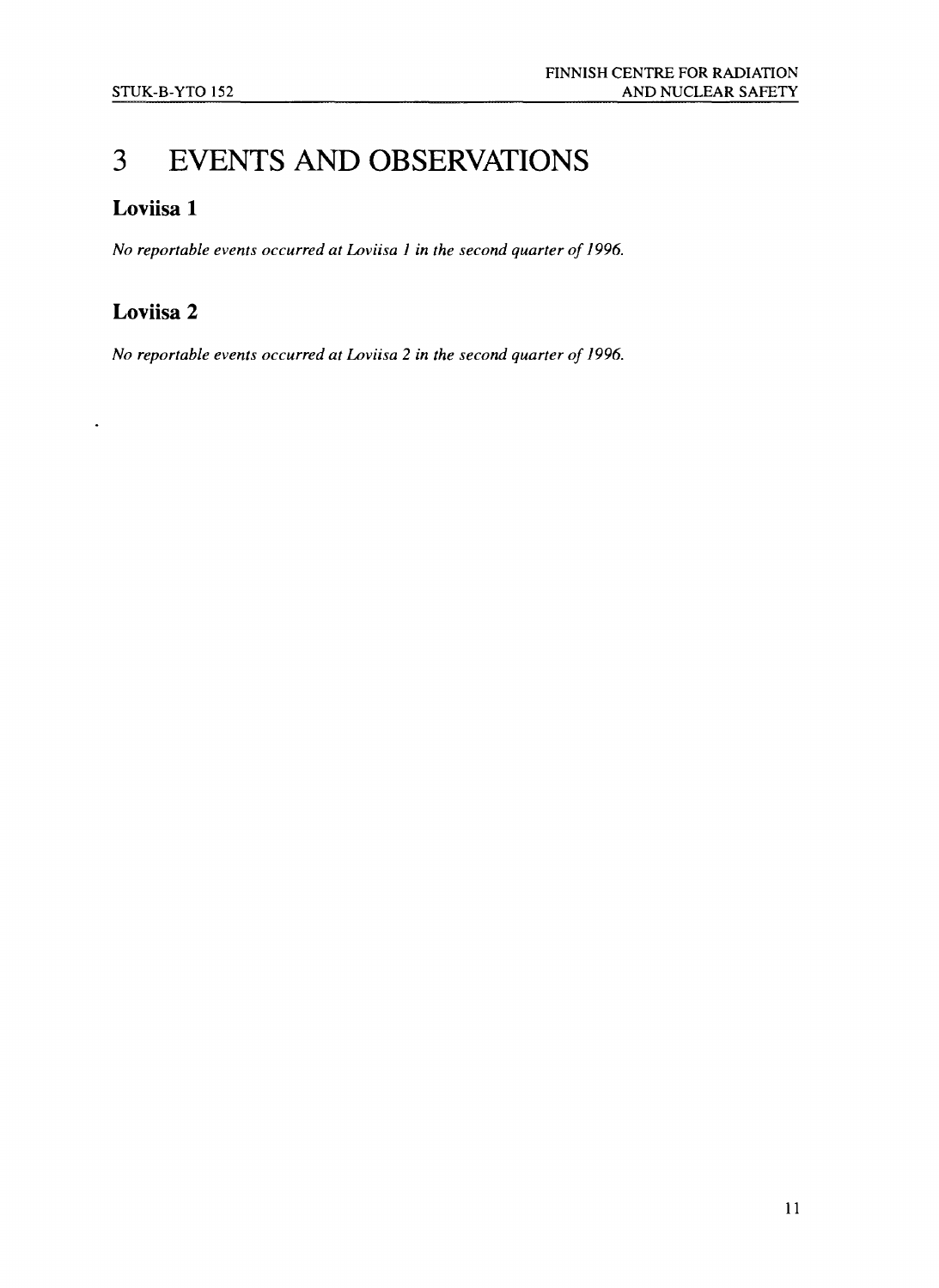#### TVOI

*In the second quarter of 1996, TVO I lost the external grid connection twice during the annual maintenance outage. During these events, the plant unit's systems functioned as designed by means of the back-up diesels. The events are level 0 on the INES scale. After the accomplishment of the annual maintenance outage, the reactor's test operation and tests at the uprated 105% power level were started at TVO I.*

#### 3.1 External grid losses during the annual maintenance outage

During annual maintenance, the TVO plant units arc supplied the electrical power they require by cither the 400 kV or the 110 kV external grid. If both grid connections are lost the back-up diescls start and automatically provide the safety systems with the electrical power they require.

During TVO I's annual maintenance outage on 21 May 1996, the 110 kV grid connection was being serviced and the plant unit was being supplied the necessary electrical power by the 400 kV external grid via the plant switch. An unplanned opening of the plant switch then occurred, however. The opening of the switch brought about a power failure at the plant unit due to which the back-up diesels were started by a control device. The supply of electrical power from the 400 kV grid could be continued in about half an hour from the event when the plant switch was closed. An identical transient occurred in about half an hour and lasted about 15 minutes.

The events were of minor safety significance, since the plant unit's back-up diesels and systems operated according to design in connection with the power failures.

On both occasions the plant switch opened because errors were made in connection with simultaneous tests relating to the upgrading of turbine automation.

As a corrective measure, additional attention will be paid to the dates of tests relating to the control circuits of the switches and to the explicitness of the instructions for the performance of the tests.

#### 3.2 Trial operation of TVO I at 105% reactor power

In connection with the power uprating of the TVO plant units, trial operation at 105% reactor power was started at TVO I after the 1966 annual maintenance outage. It is intended to continue the trial operation of TVO I at this reactor power until the 1997 annual maintenance outage. According to a decision by the Ministry of Trade and Industry, trial operation at a reactor power exceeding rated power can be conducted by virtue of the current operating licence, provided that an approval from the Finnish Centre for Radiation and Nuclear Safety is obtained.

Based on TVO's clarifications and the Centre's own safety assessment, the Finnish Centre for Radiation and Nuclear Safety has noted that trial operation of TVO I at 105% power is safe, provided that the planned plant modifications are implemented in the 1996 annual maintenance outage. In its statement, the Advisory Committee on Nuclear Safety was in agreement with the Centre's opinion about the acceptability of the long-term trial operation of TVO I plant unit at 105% reactor power.

The most important modifications implemented in the 1996 annual maintenance outage as regards the TVO I power uprating were the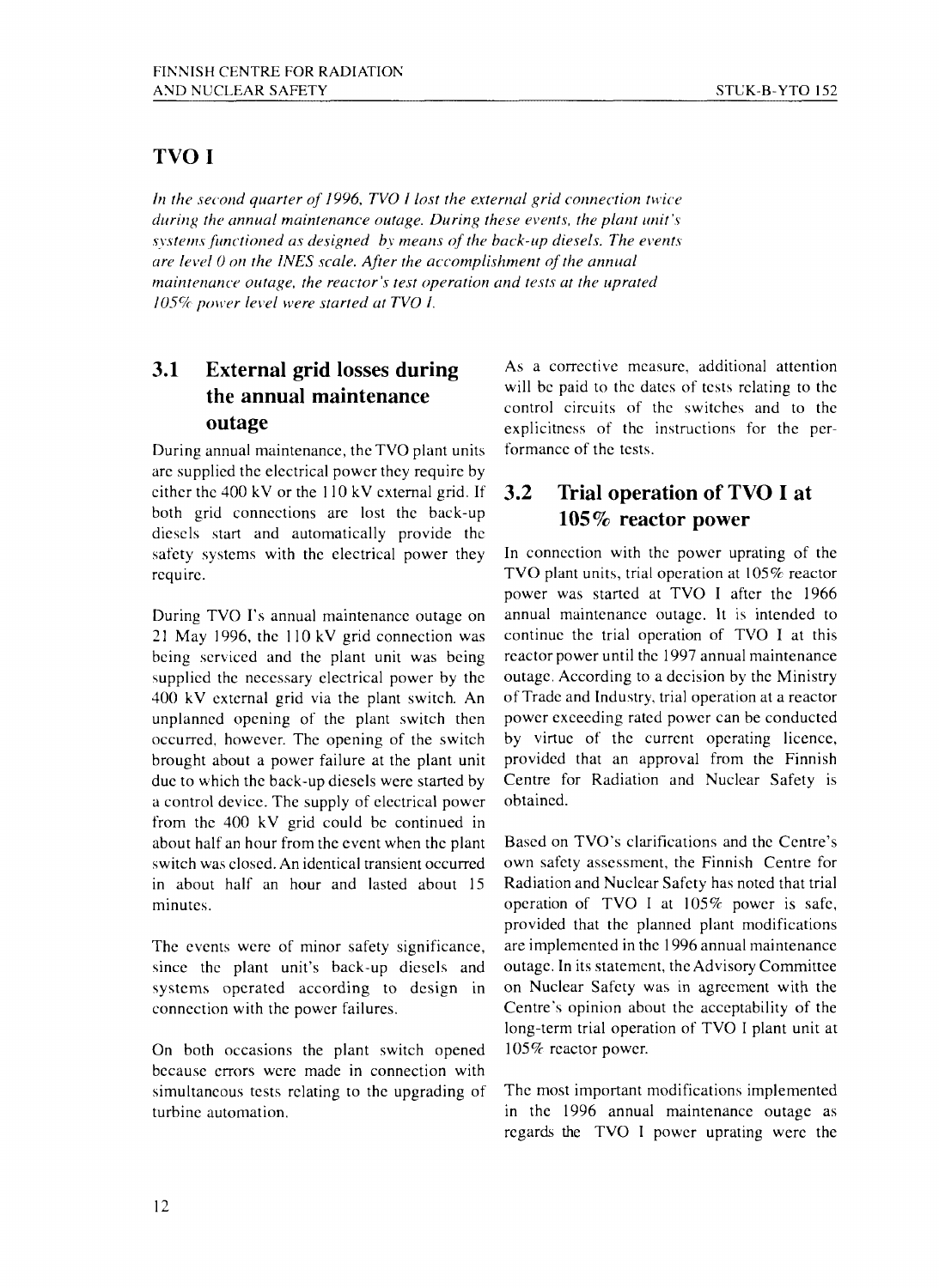increasing of the reactor overpressure protection capacity, the renewal of the turbine control system and the increasing of the shutdown reactor residual heat removal. In addition to these, the plant unit main generator was replaced and extensive turbine modifications were carried out. The electric drive of one primary circulation pump was altered to slow down the pump's stopping in the event of loss of electrical power. Other pumps will be correspondingly modified later provided that no problems are observed in the operation of the modified pump during the one-year trial operation period.

Prior to the commencement of the long-term trial operation at 105% reactor power, tests were carried out at TVO I in connection with the plant's start-up to ensure the performance and acceptability of systems modified during the outage in both normal operation and during certain transients. The most important transient test was a load reduction test during which the plant's connection to the national grid was cut off while operating at 105% reactor power. In the load reduction test, TVO I successfully switched on to house-load operation during which the plant unit is supplied the necessary electrical power by its own main generator. After the test, the plant unit was resynchronised with the national grid.

The Finnish Centre for Radiation and Nuclear Safety oversaw the trial operation i.a. by checking the trial operation programmes and the plant modifications made, by witnessing tests at the plant site and by reviewing the test reports. Based on this control, the Centre gave its approval for the commencement of long-term trial operation at 105% power.

#### TVO II

*No reportable events occurred at TVO II in the second quarter of 1996.*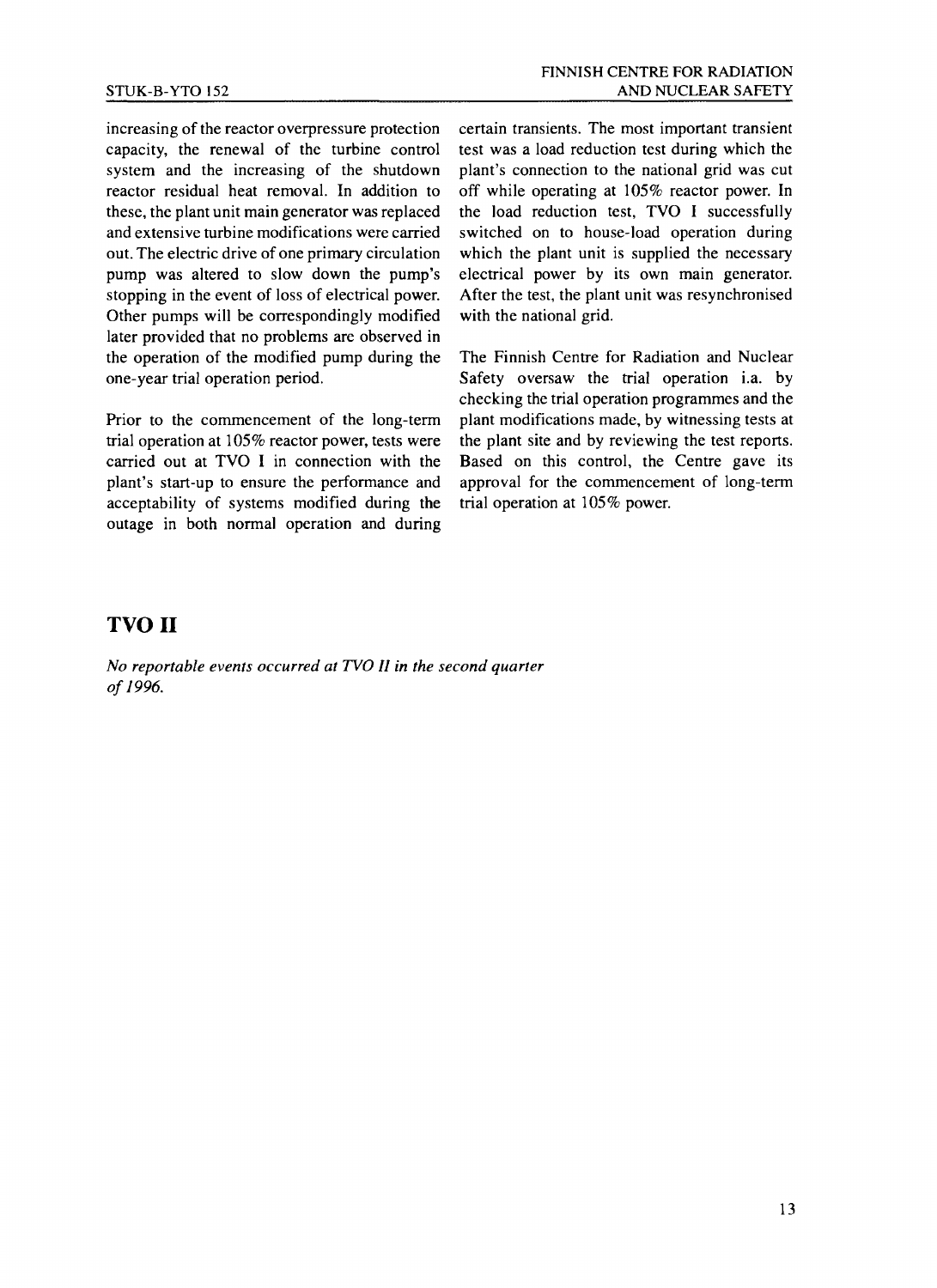# 4 RADIATION SAFETY

*Individual doses to nuclear power plant personnel were below the annual dose limit. Also environmental releases were well below the release limits. In samples collected around the Finnish nuclear power plants, radioactive substances originating from the plants were measurable in such quantities only as have no bearing on the radiation exposure of the population.*

#### 4.1 Occupational exposure

The highest individual dose received at a Finnish nuclear power plant in the second annual quarter was 14.3 mSv and it was received at TVO nuclear power plant. The Radiation Decree stipulates that the effective dose caused by radiation work to a worker shall not exceed 50 mSv in any single year. The dose may not exceed 20 mSv per year as an average over five years. This monitoring of the annual average was started at the beginning of 1992. Radiation doses at Loviisa and TVO nuclear power plants have been below authorised limits.

Occupational dose is mainly incurred in work performed during annual maintenance outages. The annual maintenance outages of TVO plant units were in this annual quarter.

The individual dose distribution of nuclear power plant personnel is given in Table III which specifies the number of exposed individuals by dose range and plant site. This information is from STUK's central dose register.

Collective occupational dose at the Loviisa plant units was 0.03 manSv and 1.49 manSv at the TVO units in this quarter. According to a STUK Guide, the collective dose limit for one plant unit is 2.5 manSv per one gigawatt of net electrical power averaged over two successive years; this means a total annual collective dose of 2.22 manSv/year and of 3.56 manSv/year for the Loviisa and TVO units respectively.

#### 4.2 Radioactive releases into the environment

In Table IV, the releases of radioactive effluents measured at each plant site and the annual release limits are given. During this report period, releases into the environment were well below authorised limits.

#### 4.3 Environmental monitoring

Radiation safety in the vicinity of Finnish nuclear power plants is ensured by regular sampling and analysis programmes. The environmental distribution of radioactive releases and their transfer to food chains is monitored and it is thus ensured that the releases remain below authorised limits. In this quarter, a total of 180 samples was analysed according to the programmes.

In one sample of air from the vicinity of TVO nuclear power plant manganese-54 and cobalt-60 originating from the power plant were measured. In three samples of deposition cobalt-60 was measured. One sample of sea water contained manganese-54 and cobalt-60. All samples of seaweed contained manganese-54 and cobalt-60 and some of them also chromium-51, cobalt-58, cobalt-57 and iodine-131. Samples of bivalve and sedimenting matter contained manganese-54, cobalt-58 and cobalt-60.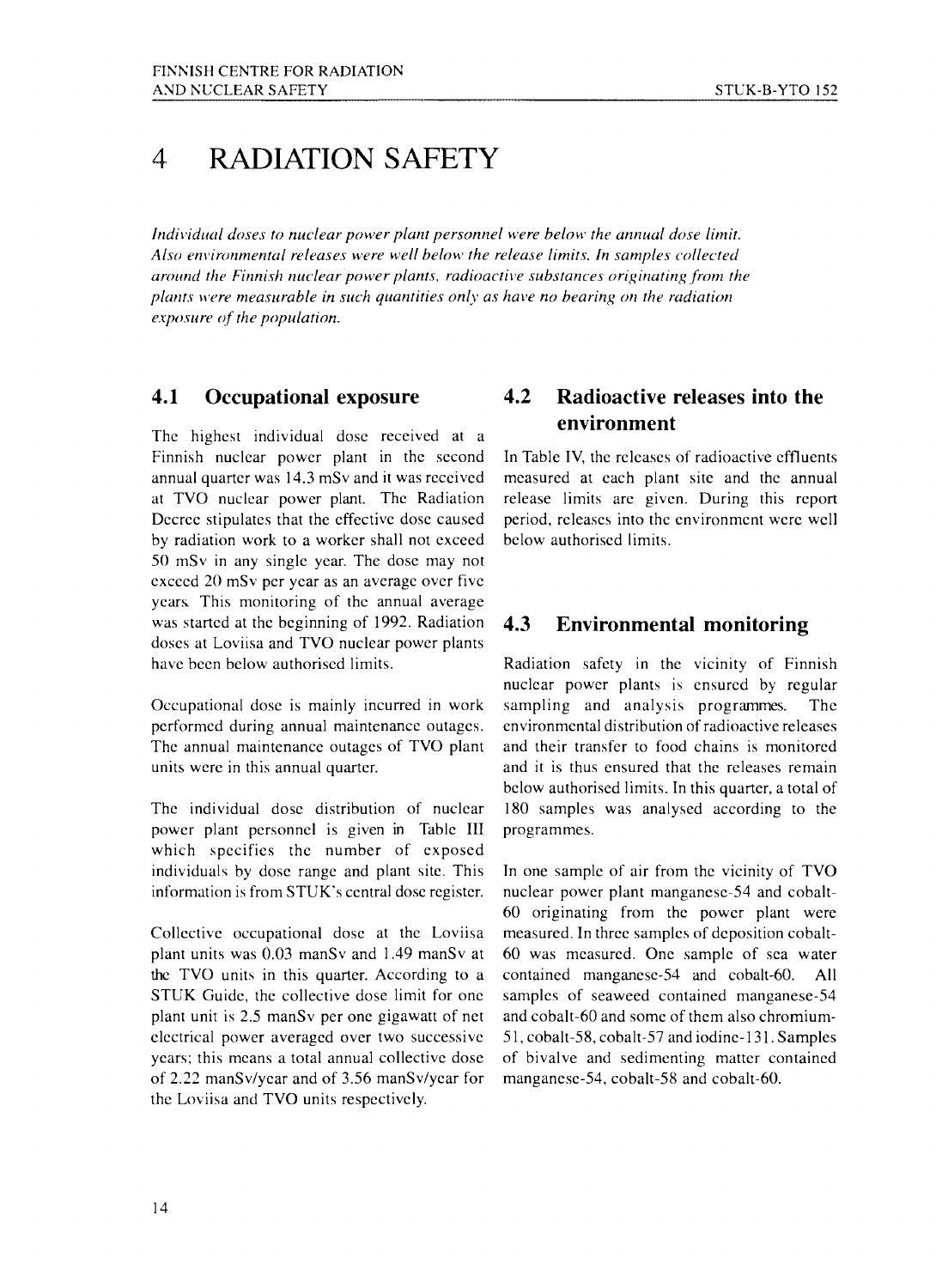| Dose range<br>(mSv) |                     |     | Number of persons by dose range |                        |            |                    |
|---------------------|---------------------|-----|---------------------------------|------------------------|------------|--------------------|
|                     | Second quarter 1996 |     |                                 | From beginning of 1996 |            |                    |
|                     | Loviisa             | TVO | Total'                          | Loviisa                | <b>TVO</b> | Total <sup>'</sup> |
| < 0.5               | 64                  | 525 | 599                             | 81                     | 430        | 616                |
| $0.5 - 1$           | 14                  | 263 | 282                             | 26                     | 272        | 304                |
| $1 - 2$             | 6                   | 206 | 221                             | 12                     | 219        | 241                |
| $2 - 3$             |                     | 86  | 91                              | 5                      | 87         | 96                 |
| $3 - 4$             |                     | 47  | 68                              | 5                      | 49         | 74                 |
| $4 - 5$             |                     | 29  | 36                              | 1                      | 37         | 46                 |
| $5 - 6$             |                     | 11  | 15                              |                        | 10         | 14                 |
| $6 - 7$             |                     | 13  | 21                              |                        | 13         | 21                 |
| $7 - 8$             |                     | 5   | 8                               |                        | 6          | 9                  |
| $8 - 9$             |                     | 4   | 9                               |                        | 5          | 10                 |
| $9 - 10$            |                     | 4   | 5                               |                        | 5          | 6                  |
| $10 - 11$           |                     | 5   | 8                               |                        | 5          | 8                  |
| $11 - 12$           |                     | 7   | 7                               |                        | 9          | 9                  |
| $12 - 13$           |                     |     | 4                               |                        |            | 4                  |
| $13 - 14$           |                     |     | 3                               |                        |            | 3                  |
| $14 - 15$           |                     |     |                                 |                        |            |                    |
| $15 - 16$           |                     |     |                                 |                        |            |                    |
| $16 - 17$           |                     |     |                                 |                        |            | 1                  |
| >17                 |                     |     |                                 |                        |            |                    |

| Table III. Occupational dose distribution in the second quarter of 1996 and from beginning of 1996. |  |
|-----------------------------------------------------------------------------------------------------|--|
|-----------------------------------------------------------------------------------------------------|--|

The highest dose to a Finnish nuclear power plant worker this quarter, 16.2 mSv, was received at a nuclear power plant in Sweden.

Two samples of deposition collected around Loviisa nuclear power plant contained cobalt-60 and one of them also silver-110m. The tritium concentrations of three samples of sea water were clearly higher than in sea water in general. Three bladder wrack samples contained cobalt-60, two manganese-54 and silver-110, and one cobalt-58. The same radioactive substances were also measured in the samples of sedimenting matter and, with the exception of cobalt-58, also in the sample of crustacean. All the measured concentrations were low.

Radioactive strontium and caesium isotopes (strontium-90, caesium-134 and -137) and plutonium isotopes (plutonium-238, 239+240) originating from the Chernobyl accident and from the fallout from nuclear weapons tests are still measurable in environmental samples. Furthermore, natural radioactive substances (i.a. beryllium-7 and potassium-40) are also detected whose concentrations in these samples are usually higher than the concentrations of nuclides originating from the power plants or fallout.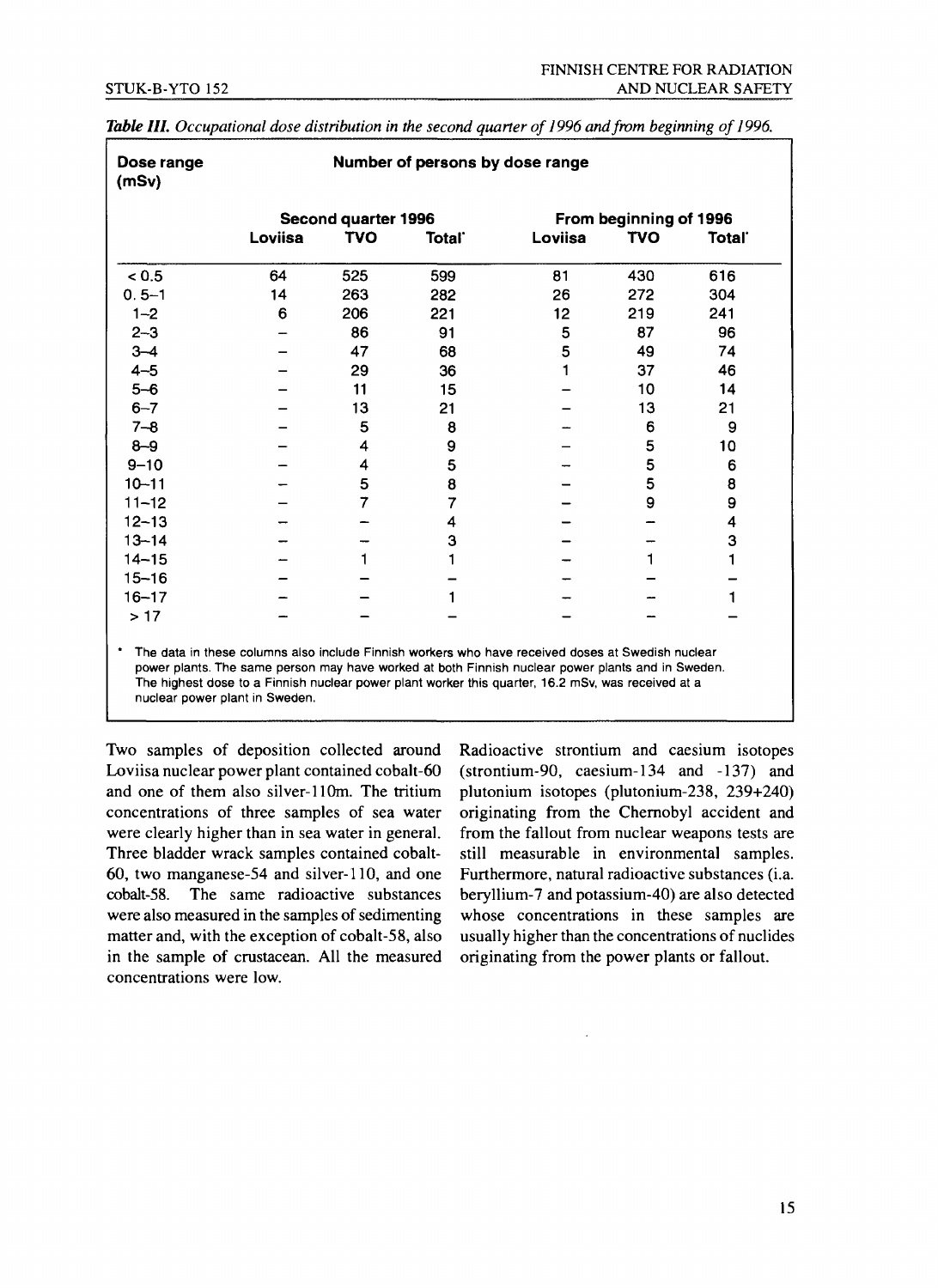#### *Table IV. Radioactive releases by plant site, second quarter 1996.*

| Gaseous effluents (Bq) a)                                                                                                                                                                                                                                                                                                                                                                                                                                                                                           |                                               |                                               |                                          |                                            |                                            |  |
|---------------------------------------------------------------------------------------------------------------------------------------------------------------------------------------------------------------------------------------------------------------------------------------------------------------------------------------------------------------------------------------------------------------------------------------------------------------------------------------------------------------------|-----------------------------------------------|-----------------------------------------------|------------------------------------------|--------------------------------------------|--------------------------------------------|--|
| <b>Plant site</b>                                                                                                                                                                                                                                                                                                                                                                                                                                                                                                   | Noble gases<br>(Krypton-87<br>equivalents)    | <b>lodines</b><br>(Iodine-131<br>equivalents) | Aerosols                                 | <b>Tritium</b>                             | Carbon-14                                  |  |
| Loviisa<br>Report period<br>Early 1996                                                                                                                                                                                                                                                                                                                                                                                                                                                                              | $5.9 \cdot 10^9$ b)<br>$1.5 \cdot 10^{10}$ b) | C)<br>$1.4 \cdot 10^{4}$                      | $2.3 \cdot 10^{5}$<br>$2.9 \cdot 10^{6}$ | $5.5 \cdot 10^{10}$<br>$1.1 \cdot 10^{11}$ | $4.0 \cdot 10^{10}$<br>$6.9 \cdot 10^{10}$ |  |
| Olkiluoto (TVO)<br>Report period<br>Early 1996                                                                                                                                                                                                                                                                                                                                                                                                                                                                      | $2.5 \cdot 10^{12}$<br>$8.5 \cdot 10^{12}$    | $2.0 \cdot 10^{7}$<br>$2.3 \cdot 10^{7}$      | $1.1 \cdot 10^{7}$<br>$1.2 \cdot 10^{7}$ | $4.5 \cdot 10^{10}$<br>$1.0 \cdot 10^{11}$ | d)<br>d)                                   |  |
| <b>Annual release limits</b><br>Loviisa<br>Olkiluoto                                                                                                                                                                                                                                                                                                                                                                                                                                                                | $2.2 \cdot 10^{16}$<br>$1.8 \cdot 10^{16}$    | $2.2 \cdot 10^{11}$<br>$1.1 \cdot 10^{11}$    |                                          |                                            |                                            |  |
| Liquid effluents (Bq) a)                                                                                                                                                                                                                                                                                                                                                                                                                                                                                            |                                               |                                               |                                          |                                            |                                            |  |
| <b>Plant site</b>                                                                                                                                                                                                                                                                                                                                                                                                                                                                                                   | <b>Tritium</b>                                | Other nuclides                                |                                          |                                            |                                            |  |
| Loviisa<br>Report period<br><b>Early 1996</b>                                                                                                                                                                                                                                                                                                                                                                                                                                                                       | $3.5 \cdot 10^{12}$<br>$5.4 \cdot 10^{12}$    | $7.6 \cdot 10^{5}$<br>$4.5 \cdot 10^{7}$      |                                          |                                            |                                            |  |
| Olkiluoto (TVO)<br>Report period<br>Early 1996                                                                                                                                                                                                                                                                                                                                                                                                                                                                      | $1.1 \cdot 10^{12}$<br>$1.7 \cdot 10^{12}$    | $8.1 \cdot 10^{9}$<br>$1.1 \cdot 10^{10}$     |                                          |                                            |                                            |  |
| <b>Annual release limits</b><br>Loviisa<br>Olkiluoto                                                                                                                                                                                                                                                                                                                                                                                                                                                                | $1.5 \cdot 10^{14}$<br>$1.8 \cdot 10^{13}$    | $8.9 \cdot 10^{11}$ e)<br>$3.0 \cdot 10^{10}$ |                                          |                                            |                                            |  |
| a) The unit of radioactivity is Becquerel (Bq); $1$ Bq = one nuclear transformation per second.<br>b) In addition, the calculated release of argon-41 from Loviisa 1 and 2 in krypton-87 equivalents was 4.3 · 10" Bq<br>in the report period and $8.6 \cdot 10^{12}$ Bq from beginning of 1996.<br>c) Below th detection limit.<br>d) The carbon-14 release-estimate based on experimental data was $1.3 \cdot 10^{11}$ Bq in Olkiluoto in the report period<br>and $3.0 \cdot 10^{11}$ Bq from beginning of 1996. |                                               |                                               |                                          |                                            |                                            |  |

e) The figure shows the release limit for the Loviisa plant site, assuming that the sum of various types of release limit shares shall be smaller than or equal to 1.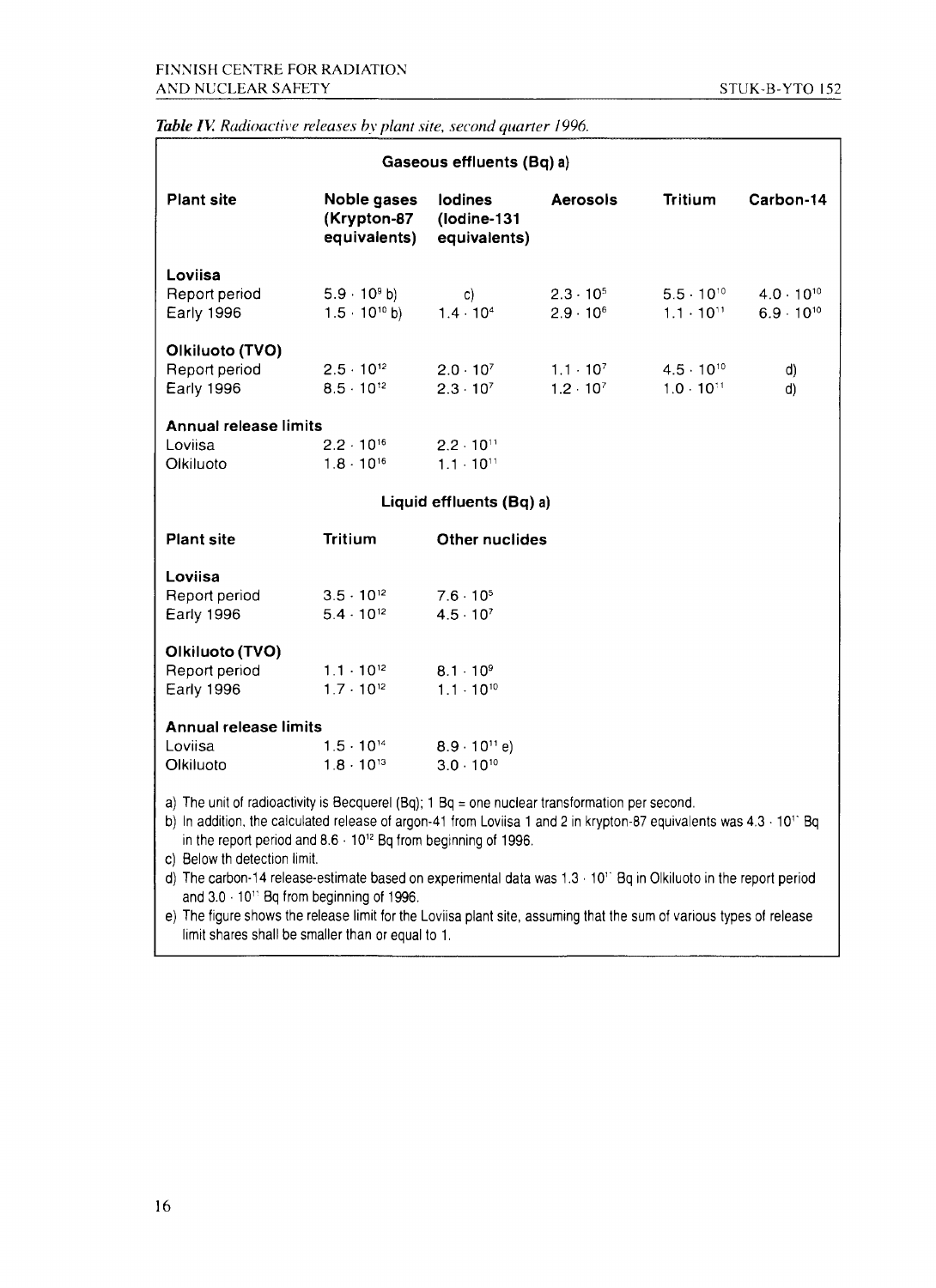# 5 SAFETY IMPROVEMENTS AT NUCLEAR POWER PLANTS

*In the second quarter of 1996 were the annual maintenance outages of the TVO plant units during which a considerable number of plant modifications relating to the plant's modernisation were implemented at TVO I. No safety-significant plant modifications were made at Loviisa 1 and 2 in this annual quarter.*

At the turn of the year, the back-up diesels of TVO plant units were fitted with dampers opening on pressure difference and having actuator motors, suction air then being drawn from the room atmosphere (STUK-B-YTO 149 and 150). Manually operated dampers which were installed earlier were equipped with automation and eletricity during annual maintenance.

At TVO I, the protection and control automation systems of the turbine plant, which originally were partly hydraulic, were replaced with technology based on digital and analog electronics. The modification improved i.a. the reactor's pressure control and reduced the turbine plant's susceptibility to transients. At the same time, also field instrumentation was improved i.a. by installing a number of pressure, level and temperature detectors. Post-modifiction tests ensured a marked improvement in the correctness and reliability of pressure control.

The electric drives of TVO I's one primary circulation pump were replaced and the stopping time of the pump was extended.

At TVO I, protection of the reactor against overpressurisation was improved by adding two safety valves. The new valves increase the system's reliability and the overall safety of the plant. The additional capacity also facilitates the reactor power uprating.

The residual heat removal capacity of TVO I's reactor was increased by adding plates to the heat exchangers.

Fire protection at TVO I was improved by complementing the automatic fire extinguishing systems in the turbine cellar.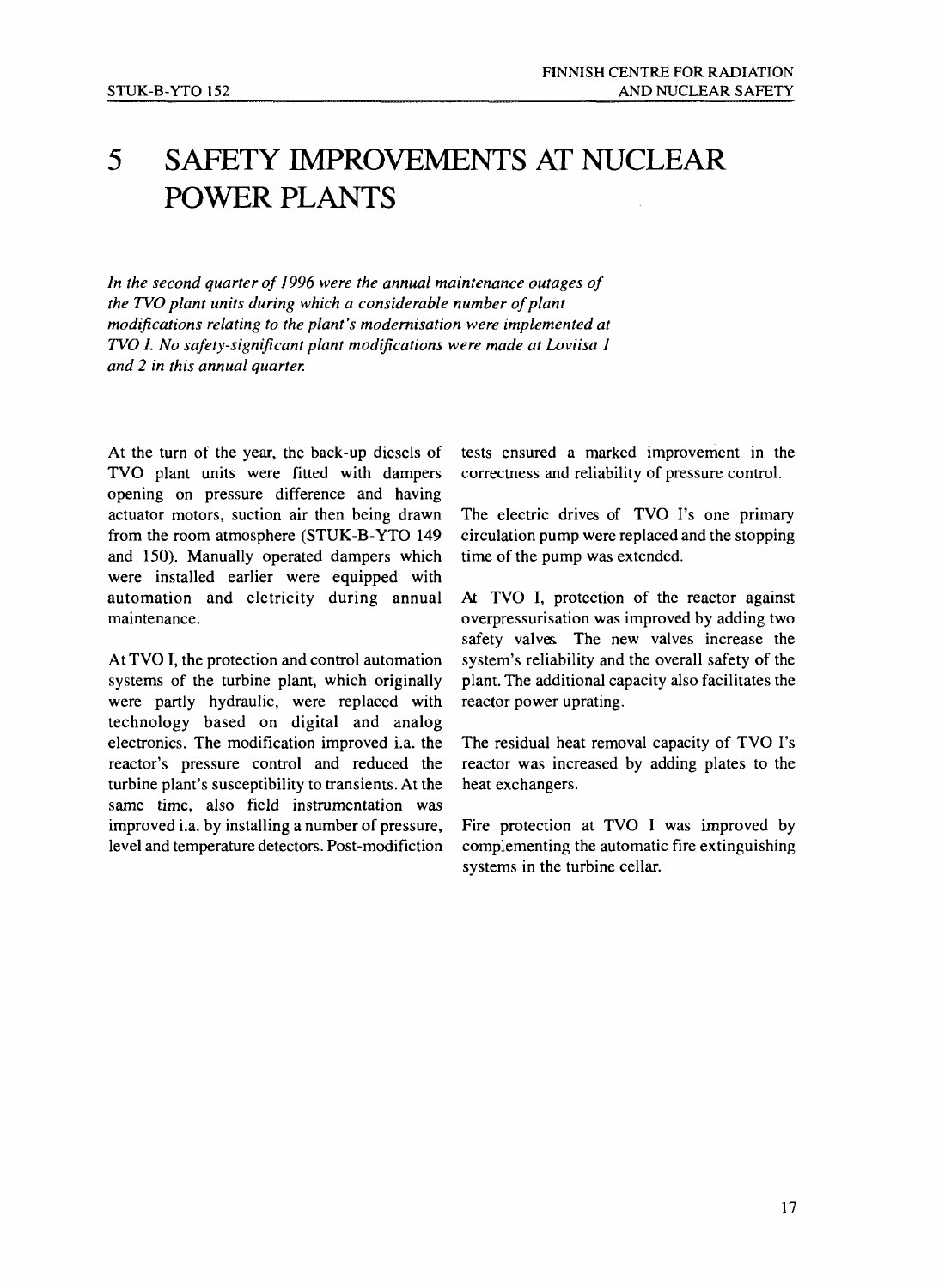REGULATORY CONTROL OF NUCLEAR FACILITIES

| <b>Council of State</b><br><b>Decisions</b>                              | <b>Regulatory control and inspections</b><br>by the Finnish Centre for Radiation and<br><b>Nuclear Safety</b>                                                                                                                                                                                                                                                                                                                                                                                                                                                      |
|--------------------------------------------------------------------------|--------------------------------------------------------------------------------------------------------------------------------------------------------------------------------------------------------------------------------------------------------------------------------------------------------------------------------------------------------------------------------------------------------------------------------------------------------------------------------------------------------------------------------------------------------------------|
| ٠<br><b>Decision in Principle</b>                                        | Preparation of a nuclear power plant project<br>Preliminary plans for the plant and safety principles<br>Location and environmental impact of the plant<br>Arrangements for nucler fuel and nuclear waste<br>management                                                                                                                                                                                                                                                                                                                                            |
| ٠<br>$\bullet$<br>٠<br><b>Construction Permit</b>                        | <b>Plant design</b><br>Preliminary safety analysis report on the planned structure<br>and operation of the plant plus the preliminary safety<br>analysis<br>Safety classification of components and structures<br>Quality assurance plan<br>Plans for nuclear fuel and nuclear waste management<br>Physical protection and emergency preparedness                                                                                                                                                                                                                  |
| ٠<br>٠<br>٠<br>٠<br>۰<br>٠<br>۰<br>۰<br>۰<br><b>Operating Licence</b>    | <b>Construction of plant</b><br>Construction plans, manufacturers, final construction and<br>installation of components and structures<br>Performance tests of systems<br>Final safety analysis report on the structure and operation of<br>the plant and the final safety analyses<br>Probabilistic safety analysis<br>Composotion and competence of the operating organisation<br><b>Technical Specifications</b><br>Nuclear fuel management and safeguards<br>Methods of nuclear waste management<br>Physical protection and emergency preparedness             |
| ٠<br>٠<br>٠<br>٠<br>$\bullet$<br>٠<br>٠<br>$\bullet$<br>٠<br>٠<br>٠<br>٠ | <b>Plant operation</b><br>Start-up testing at various power levels<br>Maintenance, inspections and testing of components and<br>structures<br>Operation of systems and the whole plant<br>The operating organisation and management<br>Training of personnel<br>Qualifications of individuals<br>Operational incidents<br>Repairs and modifications<br>Refuelling<br>Nuclear fuel management and safeguards<br>Nuclear waste management<br>Radiation protection and safety of the environment<br>Physical protection and emergency preparedness<br>Fire protection |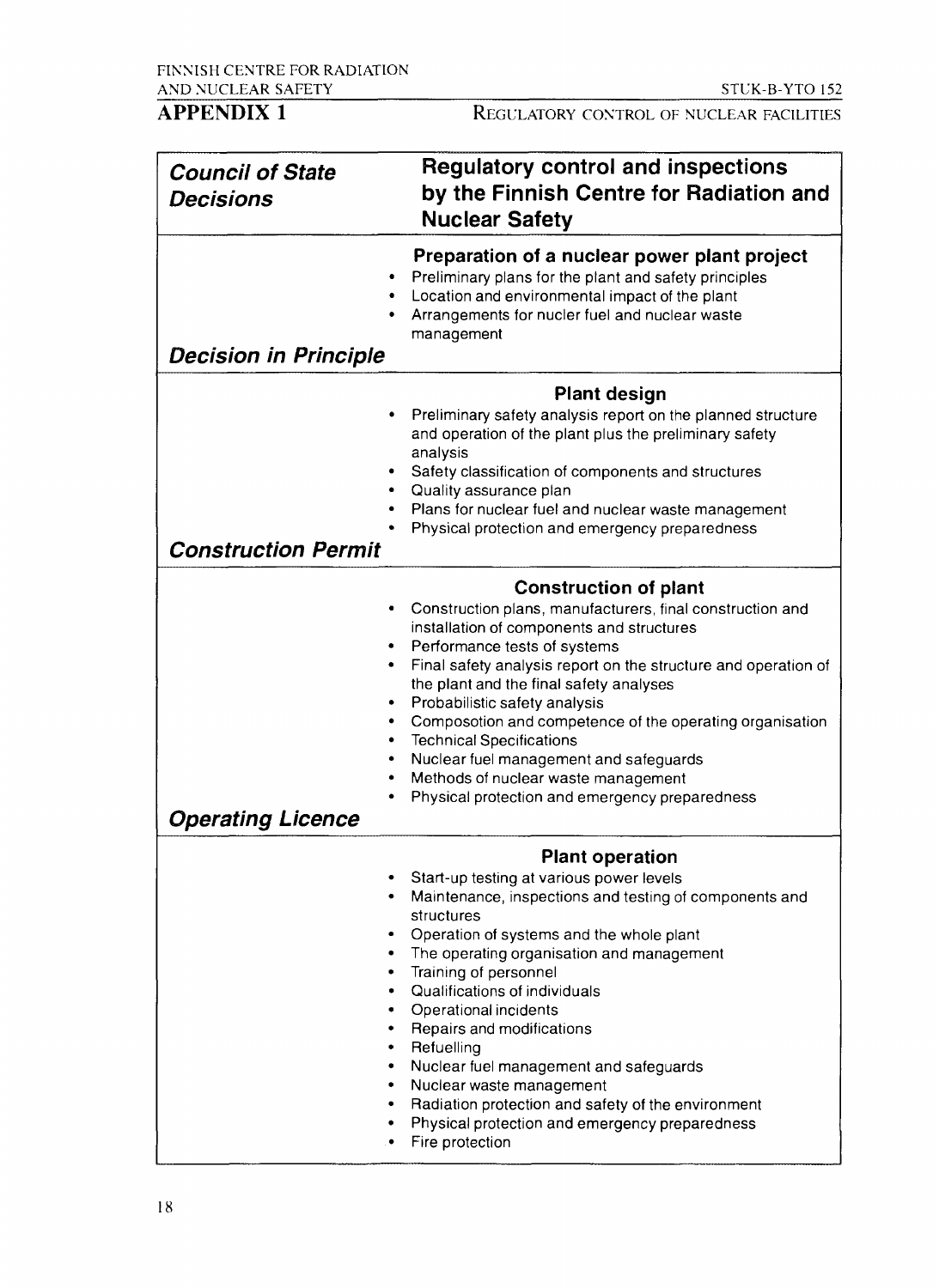#### STUK-B-YTO 152